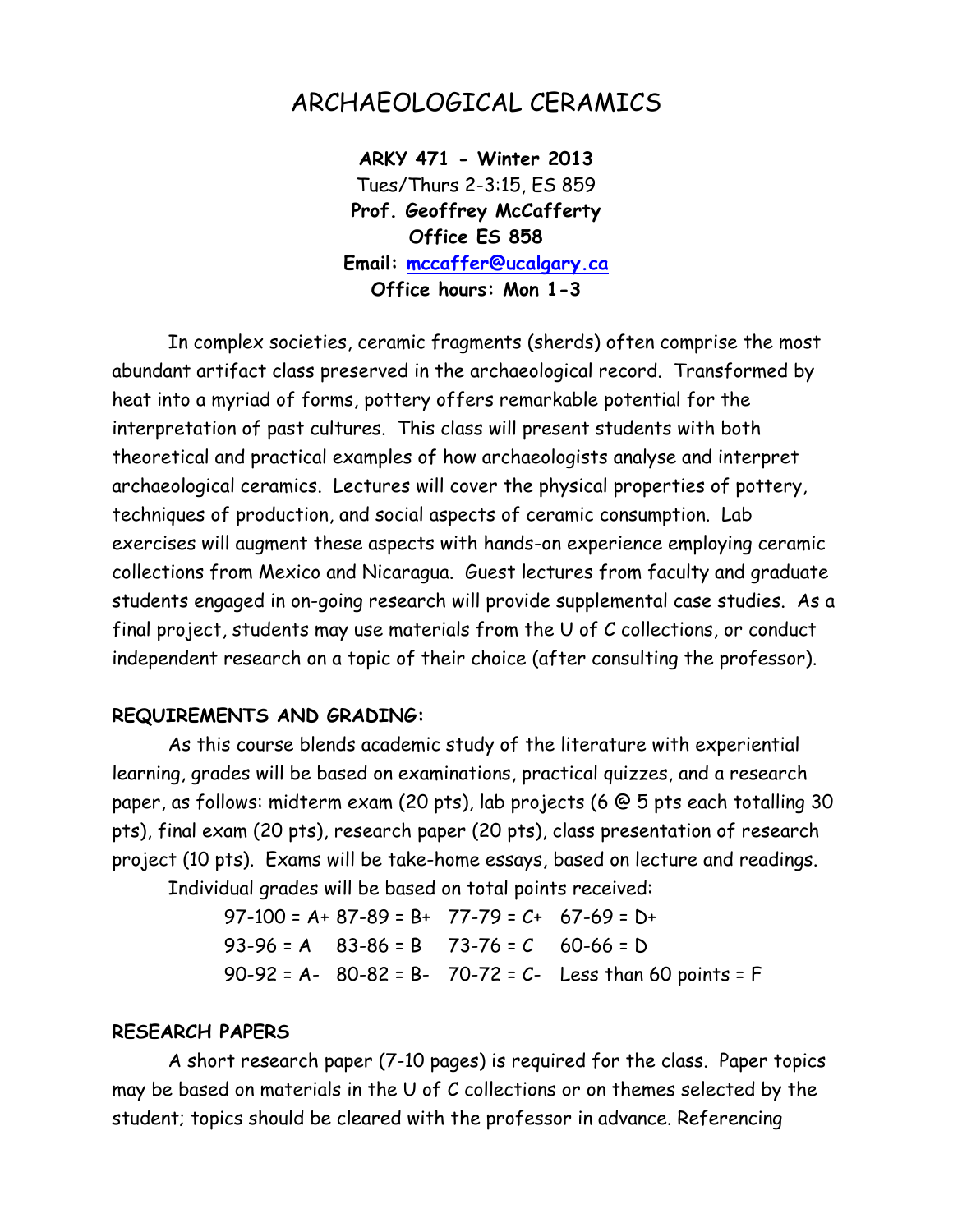format **must** follow that of the journal American Antiquity.

IMPORTANT: Plagiarism, defined as copying more than 5 words in succession or using information without adequate citation (i.e., reference and page number) of the original source, is a violation of academic integrity. Research papers that plagiarize will receive a 0 score, and the student will be turned in to the Dean of Arts (see page 48 of the U of Calgary Calendar).

### **READINGS AND TEXTS**

Approaches to Archaeological Ceramics, by Carla M. Sinopoli. Plenum Publishing, New York, NY. 1991 The Ceramics of Postclassic Cholula, Mexico, by Geoffrey G. McCafferty. Cotsen Institute of Archaeology, UCLA. 2001

## **COURSE OUTLINE**:

Week 1 (1/8-11) - Approaches to Archaeological Ceramics Readings: Sinopoli, chap. 1

Week 2 (1/14-18) - Defining Ceramics Readings: Sinopoli, chap. 2

- Week 3 (1/21-25) Studying Archaeological Ceramics Readings: Sinopoli, chap. 3
- Week 4 (1/28-2/1) Statistical Techniques for Ceramic Analysis Readings: Sinopoli, Appendix

Week 5 (2/4-8) - Introduction to Cholula Ceramic Analysis Readings: McCafferty 2001, chaps. 1-3

Week 6 (2/11-15) - Cholula Ceramic Analysis Readings: McCafferty 2001, chaps. 4-6

Week 7 ( 2/18-22) - READING WEEK - NO CLASSES

Week 8 (2/25-3/1) - Ceramic Ethnoarchaeology Readings: Sinopoli, chap. 4 MIDTERM EXAM DUE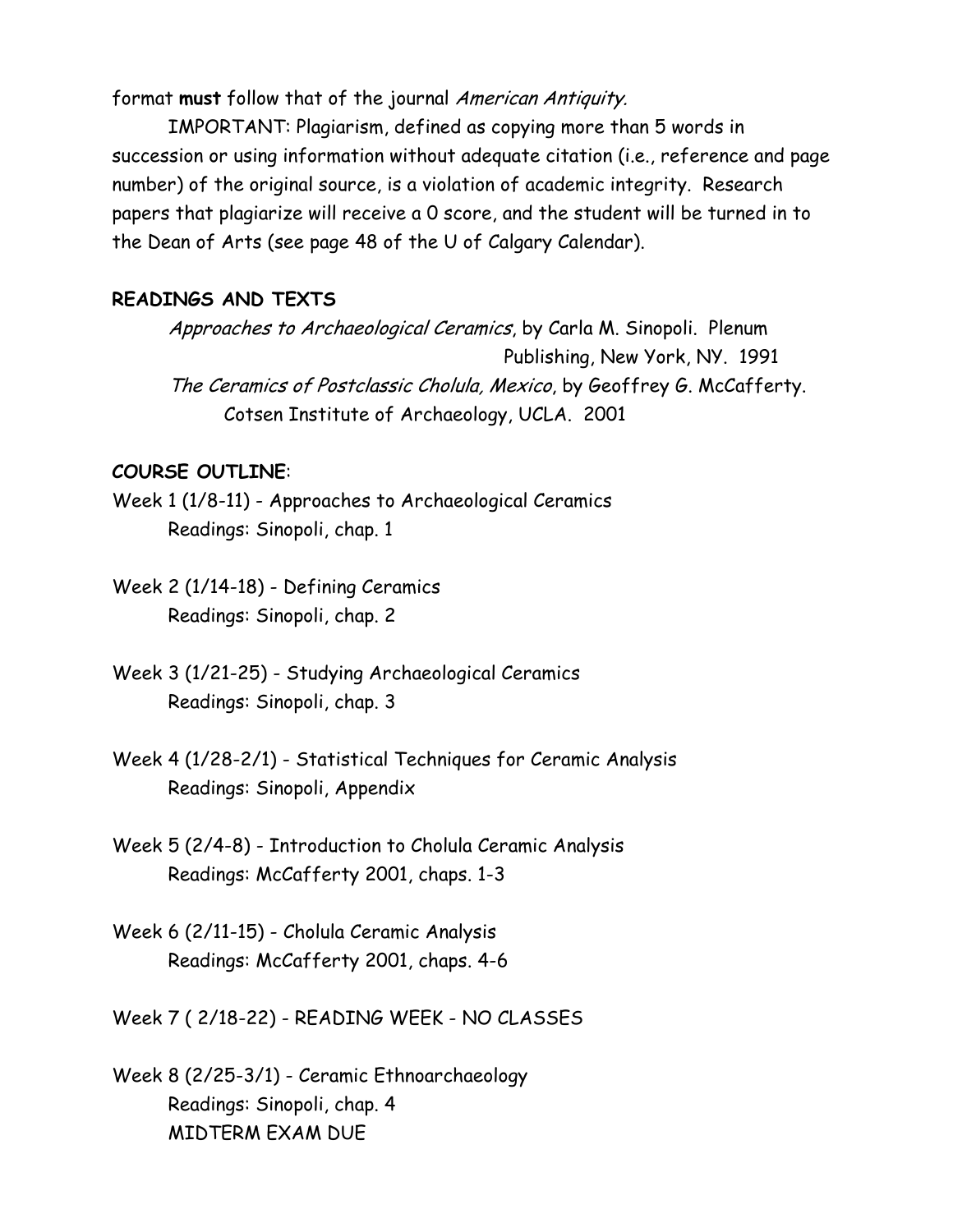Week 9 (3/4-8) - Ceramic Production Readings: Sinopoli, chap. 5

Week 10 (3/11-15) - Ceramic Consumption Readings: Sinopoli, chap. 5

Week 11 (3/18-22) - Ceramics and Social Organization Readings: Sinopoli, chap. 6

Week 12 (3/25-29) - Ceramics and Political Organization Readings: Sinopoli, chap. 7

Week 13 (4/1-5) - Ceramic Interpretation Readings: Hacienda Plain Revisited problem

Week 14 (4/8-12) - Directions in Ceramic Research Readings: Sinopoli, chap. 8 Class presentations

Week 15 (4/15-16) – Class presentations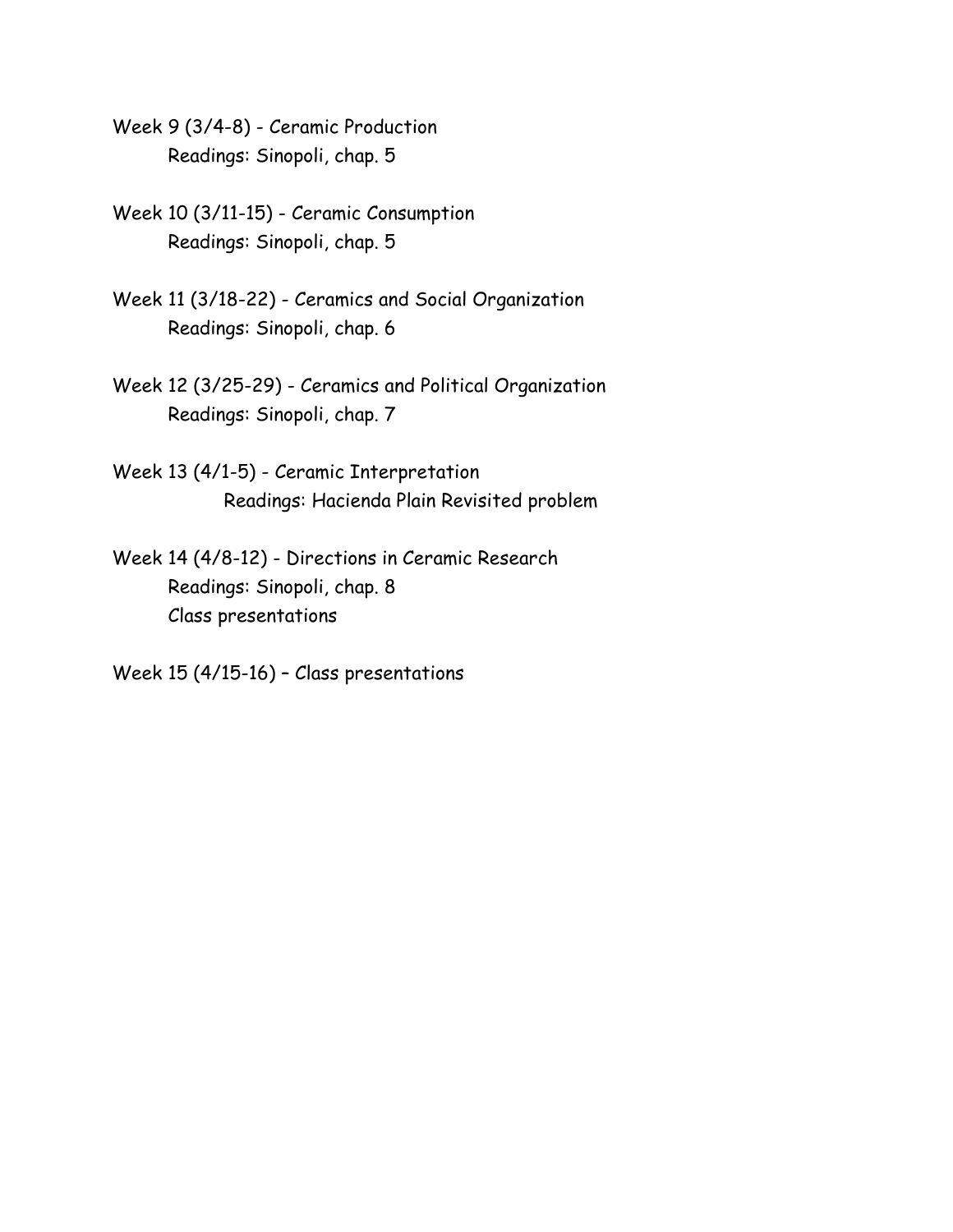# **ADDITIONAL CONTENT**

#### **Writing across the Curriculum**

Writing skills are not exclusive to English courses and, in fact, should cross all disciplines. The University supports the belief that throughout their University careers, students should be taught how to write well so that when they graduate their writing abilities will be far above the minimal standards required at entrance. Consistent with this belief, students are expected to do a substantial amount of writing in their University courses and, where appropriate, instructors can and may use writing and the grading thereof as a factor in the evaluation of student work. The services provided by the Writing Centre in the Effective Writing Office can be utilized by all undergraduate and graduate students who feel they require further assistance.

#### **Academic Accommodation Policy**

The purpose of academic accommodation is to provide students with documented disabilities equal opportunity to master the essentials of a post-secondary education. Students with disabilities at the University of Calgary have met all admission requirements but may have done so with the use of accommodations. Similarly, they are expected to meet all academic and nonacademic requirements. Adaptive technology and other academic accommodations do not relieve students of their responsibility to develop the essential skills and abilities expected of all students.

Please refer to the following web link for detailed information: <http://www.ucalgary.ca/drc/node/71>

#### **Disability Resource Centre Accommodations**

It is the responsibility of the student to request academic accommodations. If you are a student with a documented disability who may require academic accommodation and have not registered with the Disability Resource Centre, please contact their office at (403) 220-8237.

Students who have not registered with the Disability Resource Centre are not eligible for formal academic accommodation. Students are also required to discuss their needs with the instructor no later than fourteen (14) days after the start of the course.

#### **Freedom of Information and Protection of Privacy Act**

The University of Calgary is committed to protecting the privacy of individuals who work and study at the University or who otherwise interact with the University in accordance with the standards set out in the Freedom of Information and Protection of Privacy Act.

Please refer to the following link for detailed information: <http://www.ucalgary.ca/legalservices/foip>

#### **Academic Misconduct**

Academic dishonesty is an unacceptable activity at the University of Calgary and students are **strongly advised** to read the Student Misconduct section of the University Calendar. Quite often, students are unaware of what constitutes academic dishonesty or plagiarism. The most common are:

- 1) Presenting another student's work as your own
- 2) Presenting an author's work or ideas as you own without proper referencing
- 3) Using work completed for another course

This activity will not be tolerated and students conducting themselves in this manner will be dealt with according to the procedures outlined in the University Calendar.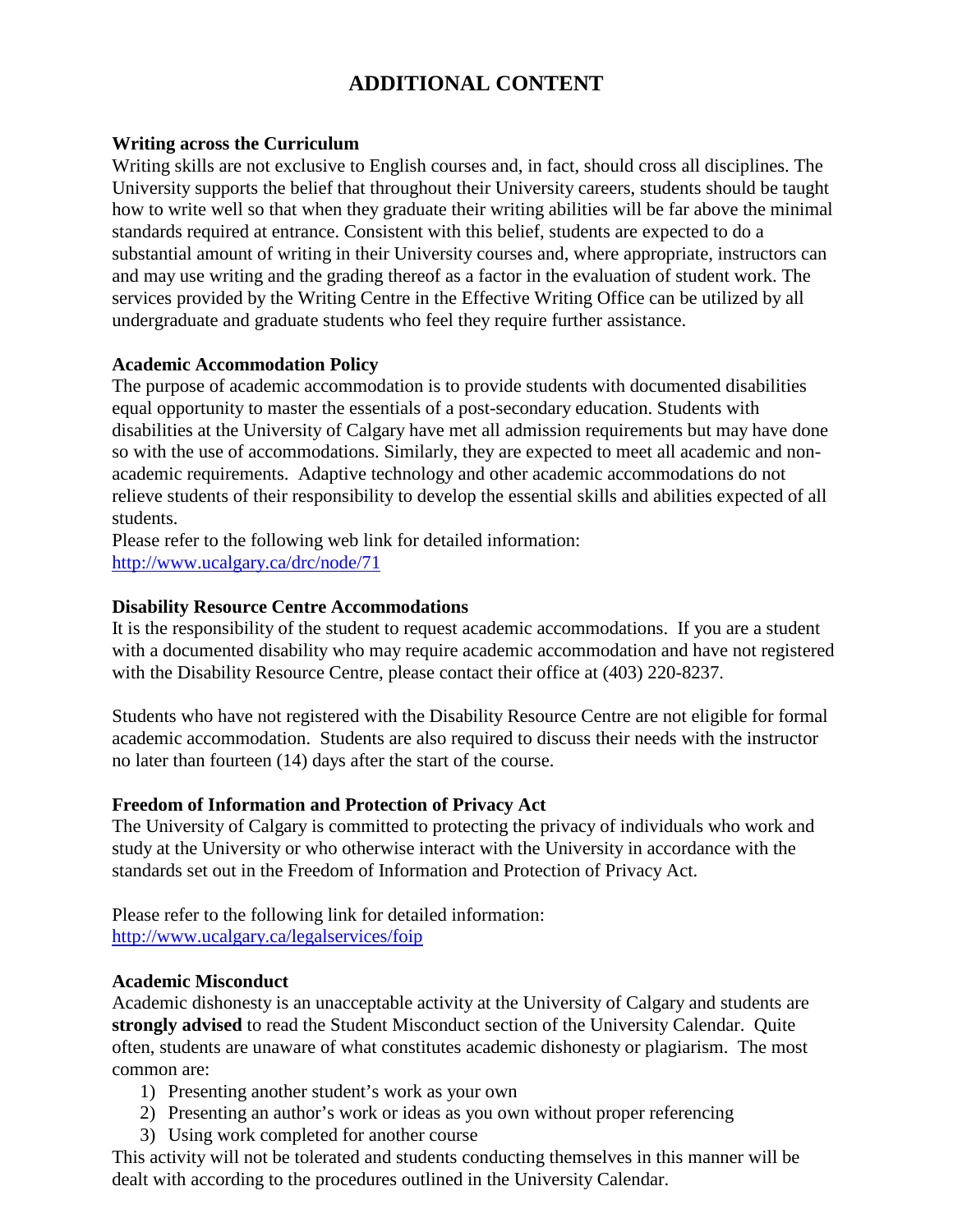For detailed information on what constitutes academic misconduct, please refer to the following link:

<http://www.ucalgary.ca/pubs/calendar/current/k-2-1.html>

## **Plagiarism**

Plagiarism involves submitting or presenting work as if it were the student's own work when it is not. Any ideas or materials taken from another source written, electronic, or oral must be fully and formally acknowledged. Plagiarism includes but is not limited to:

(a) The work submitted or presented was done, in whole or in part, by an individual other than the one submitting or presenting the work (this includes having another impersonate the student or otherwise substituting the work of another for one's own in an examination or test), (b) Parts of the work are taken from another source without reference to the original author,

(c) The whole work (e.g., an essay) is copied from another source, and/or,

(d) A student submits or presents work in one course which has also been submitted in another course (although it may be completely original with that student) without the knowledge of or prior agreement of the instructor involved.

While it is recognized that scholarly work often involves reference to the ideas, data and conclusions of other scholars, intellectual honesty requires that such references be explicitly and clearly noted. Plagiarism is an extremely serious academic offence. It is recognized that clause (d) does not prevent a graduate student incorporating work previously done by him or her in a thesis or dissertation.

## **Emergency Evacuation Assembly Points**

In the event of an emergency that requires evacuation, please refer to the following link to become familiar with the assembly points for the class: <http://www.ucalgary.ca/emergencyplan/assemblypoints>

## **Safewalk Information**

Campus Security, in partnership with the Students' Union, provides the Safewalk service, 24 hours a day to any location on Campus including the LRT, parking lots, bus zones and University residences. Contact Campus Security at (403) 220-5333 or use a help phone, and Safewalkers or a Campus Security Officer will accompany you to your campus destination.

## **Faculty of Arts Program Advising and Student Information Resources**

- Have a question, but not sure where to start? The new Faculty of Arts Program Information Centre (PIC) is your information resource for everything in Arts! Drop in at SS102, call us at 403-220-3580 or email us at [artsads@ucalgary.ca.](mailto:artsads@ucalgary.ca) You can also visit the Faculty of Arts website at<http://arts.ucalgary.ca/undergraduate> which has detailed information on common academic concerns.
- For program planning and advice, contact the Student Success Centre (403) 220-5881 or visit them in their new space on the 3rd Floor of the Taylor Family Digital Library.
- For registration (add/drop/swap), paying fees and assistance with your Student Centre, contact Enrolment Services at (403) 210-ROCK [7625] or visit them at the MacKimmie Library Block.